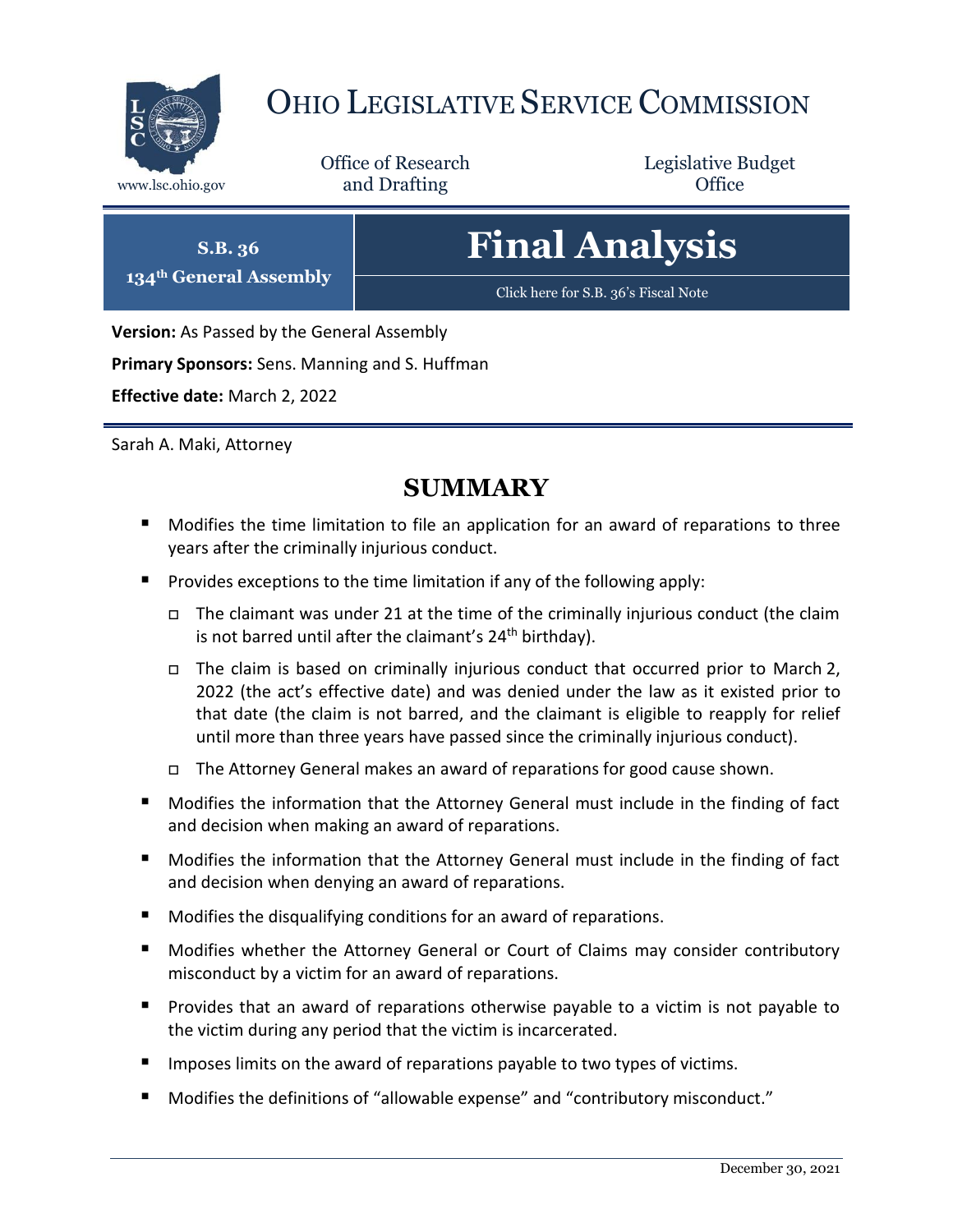# **DETAILED ANALYSIS**

# **Time limitation for award of reparations**

#### **Background**

Ohio law provides that a claim for an award of reparations must be commenced by filing an application with the Attorney General (AG). The application may be filed by mail. If filed by mail, the post-marked date must be considered the application's filing date. The application must be in a form prescribed by the AG and must include a release authorizing the AG and the Court of Claims to obtain any report, document, or information that relates to the determination of the claim for an award of reparations. $1$ 

### **Three-year limitation**

The act modifies the time limitation to file an application for an award of reparations. It requires that all applications may be filed any time within three years after the occurrence of the criminally injurious conduct, subject to the exceptions below. Former law required that all applications for an award of reparations may be filed any time after the occurrence of the criminally injurious conduct.<sup>2</sup>

### **Exceptions to three-year limitation**

The act prohibits the AG or Court of Claims from making an award of reparations if the claim is based on criminally injurious conduct that occurred more than three years before the claim was filed or if the claim was denied under the law as it existed prior to March 2, 2022 (the act's effective date). The act provides the following exceptions to this prohibition: $3$ 

- If the claimant was under age 21 at the time of the criminally injurious conduct, the claim is not barred until after the claimant's 24<sup>th</sup> birthday.
- If the claim is based on criminally injurious conduct that occurred prior to March 2, 2022, and was denied under the law as it existed prior to that date, the claim is not barred, and the claimant is eligible to reapply for relief until more than three years have passed since the criminally injurious conduct that gave rise to the claim.
- The AG is permitted to make an award of reparations at any time for good cause shown.

#### **Information explaining awards of reparations**

Continuing law requires the AG have printed and provide to all law enforcement agencies, prosecuting attorneys, city directors of law, village solicitors, and similar prosecuting authorities, cards or other materials that contain information explaining awards of reparations.

 $1$  R.C. 2743.56(A).

 $2$  R.C. 2743.56(B).

 $3$  R.C. 2743.60(A)(2).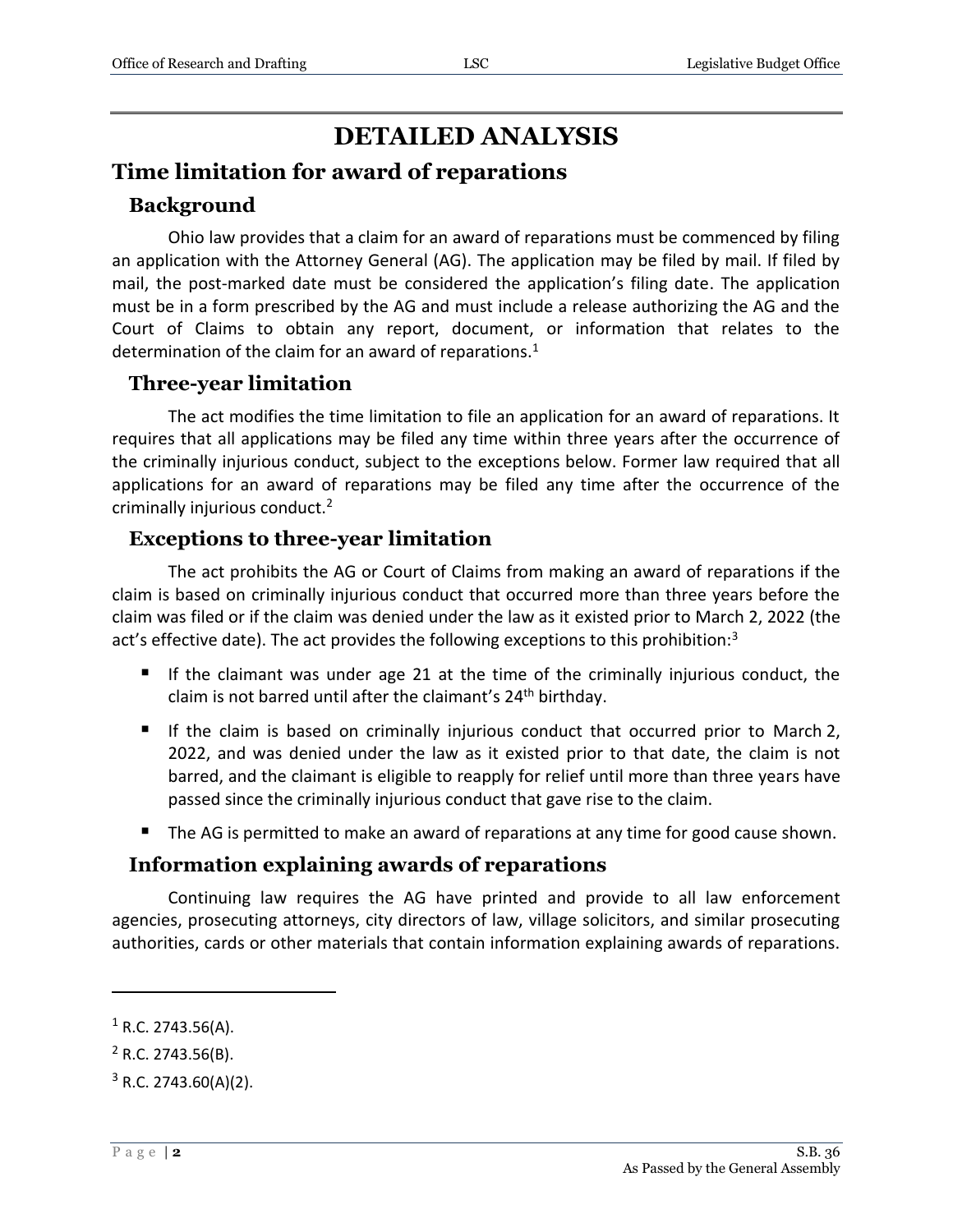The act requires that the information must explain that reparations applications may be filed at any time within three years after the criminally injurious conduct, subject to the exceptions above.<sup>4</sup>

## **Investigating claim for award of reparations**

#### **Background**

Ohio law requires the AG to fully investigate a claim for an award of reparations, regardless of whether any person is prosecuted for or convicted of committing criminally injurious conduct alleged in the application. After completing the investigation, the AG must make a written finding of fact and decision concerning an award of reparations.<sup>5</sup>

#### **Finding of fact and decision**

The act reorganizes the information that the AG must include in the findings of fact and decision depending on whether the decision is to make or deny an award of reparations. Prior law did not make this distinction. The act also modifies some of the information that must be included.

#### **Making an award of reparations**

First, under law revised by the act, the finding of fact and decision must include whether the criminally injurious conduct was reported to a law enforcement officer or agency and the date on which it was reported. The act removes the requirement to specify the name of the person who reported the conduct or the reasons why it was not reported to law enforcement.<sup>6</sup>

Second, under law revised by the act, the findings of fact and decision must include a description, rather than the "exact nature" under prior law, of the injuries that the victim sustained as a result of the criminally injurious conduct.<sup>7</sup>

Third, under law revised by the act, the finding of fact and decision must include a description of any evidence in support of contributory misconduct by the claimant, or by the victim through which the claimant claims an award of reparations. The act modifies this requirement by specifying that the description of evidence is in support of "a reduction of the award total on the basis of*"* contributory misconduct "or failure to cooperate" by the claimant or by the victim*.* It also removes the requirement that the finding of fact and decision include whether the victim has been convicted of a felony or has a record of felony arrests under Ohio law, another state, or the United States, whether disqualifying conditions exist, and whether

<sup>4</sup> R.C. 2743.71(B)(2).

 $5$  R.C. 2743.59(A).

 $6$  R.C. 2743.59(C)(2).

 $7$  R.C. 2743.59(C) (3).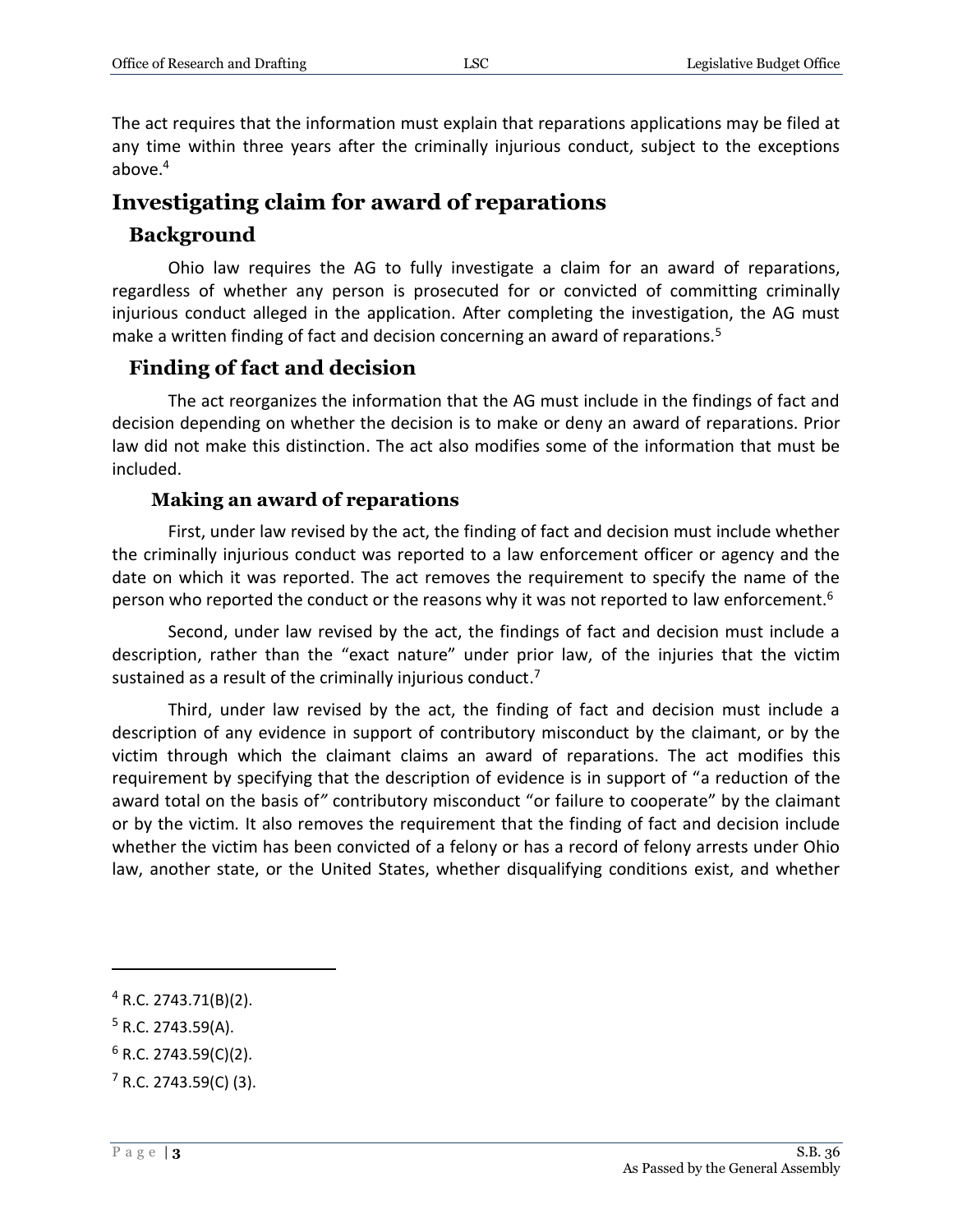there is evidence that the victim engaged in an ongoing course of criminal conduct within five years of the criminally injurious conduct that is the subject of the claim.<sup>8</sup>

Fourth, the act eliminates the requirement that the finding of fact and decision include whether the victim of the criminally injurious conduct was a minor and, if so, whether a complaint, indictment, or information was filed against the alleged offender and its date of filing.<sup>9</sup>

#### **Denying an award of reparations**

If the AG decides to deny an award of reparations, the act requires the findings of fact and decision to include the reasons for that decision and a description of any disqualifying conditions.<sup>10</sup>

# **Determining making an award of reparations**

# **Disqualifying conditions**

The act eliminates the prohibition against the AG or the Court of Claims making an award to a claimant if any of the following applies: $11$ 

- The victim was convicted of a felony within ten years prior to the criminally injurious conduct that gave rise to the claim or is convicted of a felony during the pendency of the claim.
- The claimant was convicted of a felony within ten years prior to the criminally injurious conduct that gave rise to the claim or is convicted of a felony during the pendency of the claim.
- $\blacksquare$  It is proved by a preponderance of the evidence that the victim or the claimant engaged, within ten years prior to the criminally injurious conduct that gave rise to the claim or during the pendency of the claim, in an offense of violence, aggravated trafficking or trafficking in drugs, or any substantially similar offense that would also constitute a felony under the laws of Ohio, another state, or the United States.
- **The claimant was convicted of endangering children or domestic violence, or of any** state law or municipal ordinance substantially similar to endangering children or domestic violence, within ten years prior to the criminally injurious conduct that gave rise to the claim or during the pendency of the claim.
- It is proved by a preponderance of the evidence that the victim at the time of the criminally injurious conduct that gave rise to the claim engaged in conduct that was a

 $8$  R.C. 2743.59(C)(6).

 $9$  R.C. 2743.59(C)(7) and (8).

<sup>10</sup> R.C. 2743.59(D)(2).

 $11$  R.C. 2743.60(E)(1).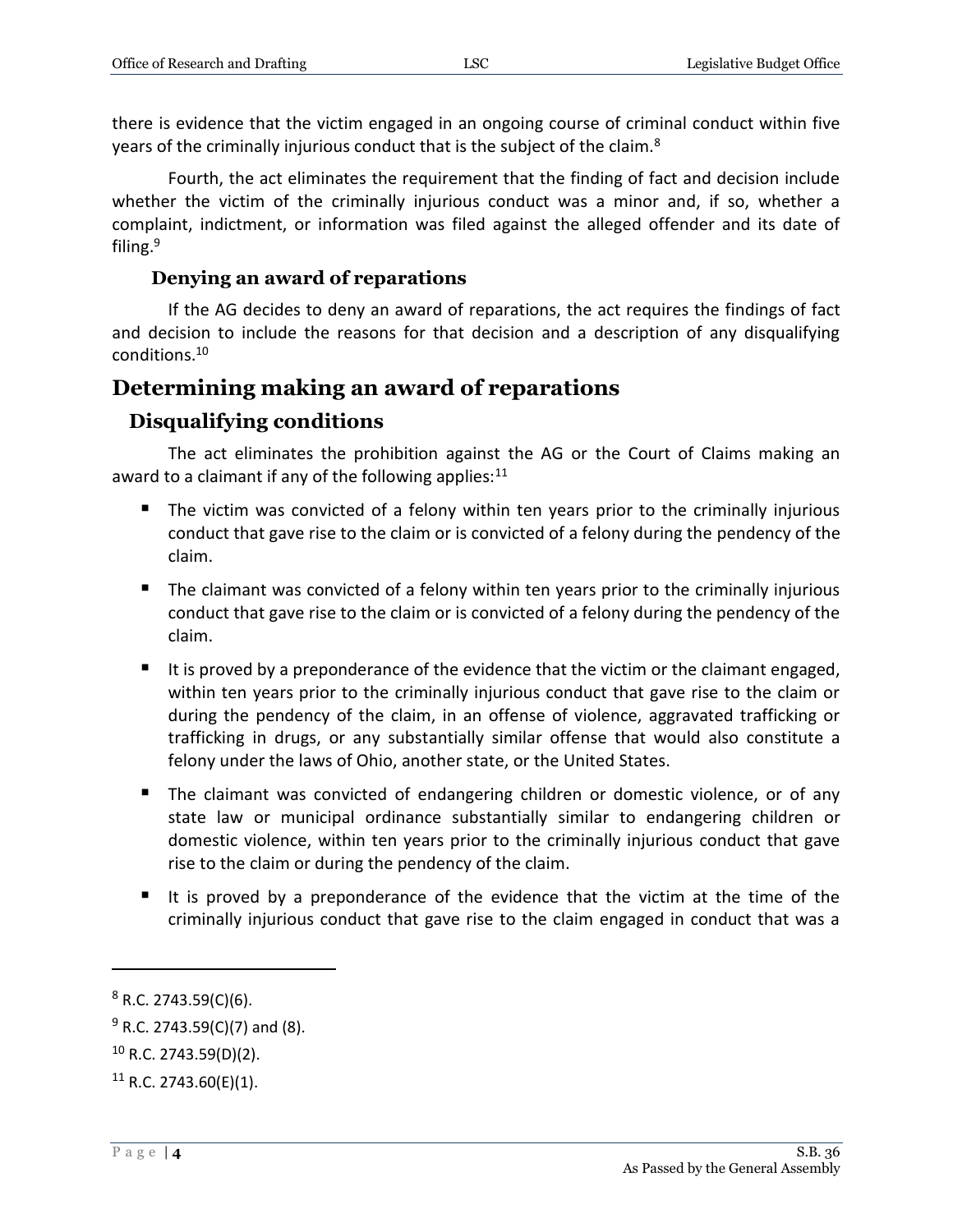felony possession of drugs violation or engaged in any substantially similar conduct that would constitute a felony under the laws of Ohio, another state, or the United States.

Former law allowed the AG or the Court of Claims to make an award to a minor dependent of a deceased victim for the dependent's economic loss or for counseling, if the minor is not otherwise ineligible as described above due to the minor dependent's criminal history and if the victim was not killed while engaging in illegal conduct that contributed to the criminally injurious conduct that gave rise to the claim. Former law also specified that the use of illegal drugs by the deceased victim cannot be deemed to have contributed to the criminally injurious conduct that gave rise to the claim. The act removes both of these provisions.<sup>12</sup>

#### **Contributory misconduct**

The act removes a provision stating that when the AG decides whether a claim should be denied because of an allegation of contributory misconduct, the burden of proof concerning that alleged contributory misconduct is upon the claimant, if either of the following apply:<sup>13</sup>

- The victim was convicted of a felony more than ten years prior to the criminally injurious conduct that is the subject of the claim or has a record of felony arrests under the laws of Ohio, another state, or the United States.
- **There is good cause to believe that the victim engaged in an ongoing course of criminal** conduct within five years or less of the criminally injurious conduct that is the subject of the claim.

Instead, under the act, in determining whether to make an award of reparations, if the criminally injurious conduct upon which the claim is based resulted in a victim's death, the AG and the Court of Claims cannot consider whether there was contributory misconduct by the deceased victim. The AG or the Court of Claims cannot reduce or deny an award of reparations based on contributory misconduct of a deceased victim.<sup>14</sup>

The act also modifies the definition of "contributory misconduct." Under prior law, "contributory misconduct" meant any conduct of the claimant or of the victim through whom the claimant claims an award of reparations that is unlawful or intentionally tortious and that, without regard to its proximity in time or space to the criminally injurious conduct, has a causal relationship to it. Under the act, the term means any conduct of the claimant or of the victim through whom the claimant claims an award of reparations that is unlawful or intentionally tortious and to which all of the following apply: $15$ 

■ The conduct occurred at the time of the criminally injurious conduct.

<sup>12</sup> R.C. 2743.60(E)(2).

 $13$  R.C. 2743.60(F)(1) and (2).

<sup>14</sup> R.C. 2743.60(E)(2).

<sup>15</sup> R.C. 2743.51(M).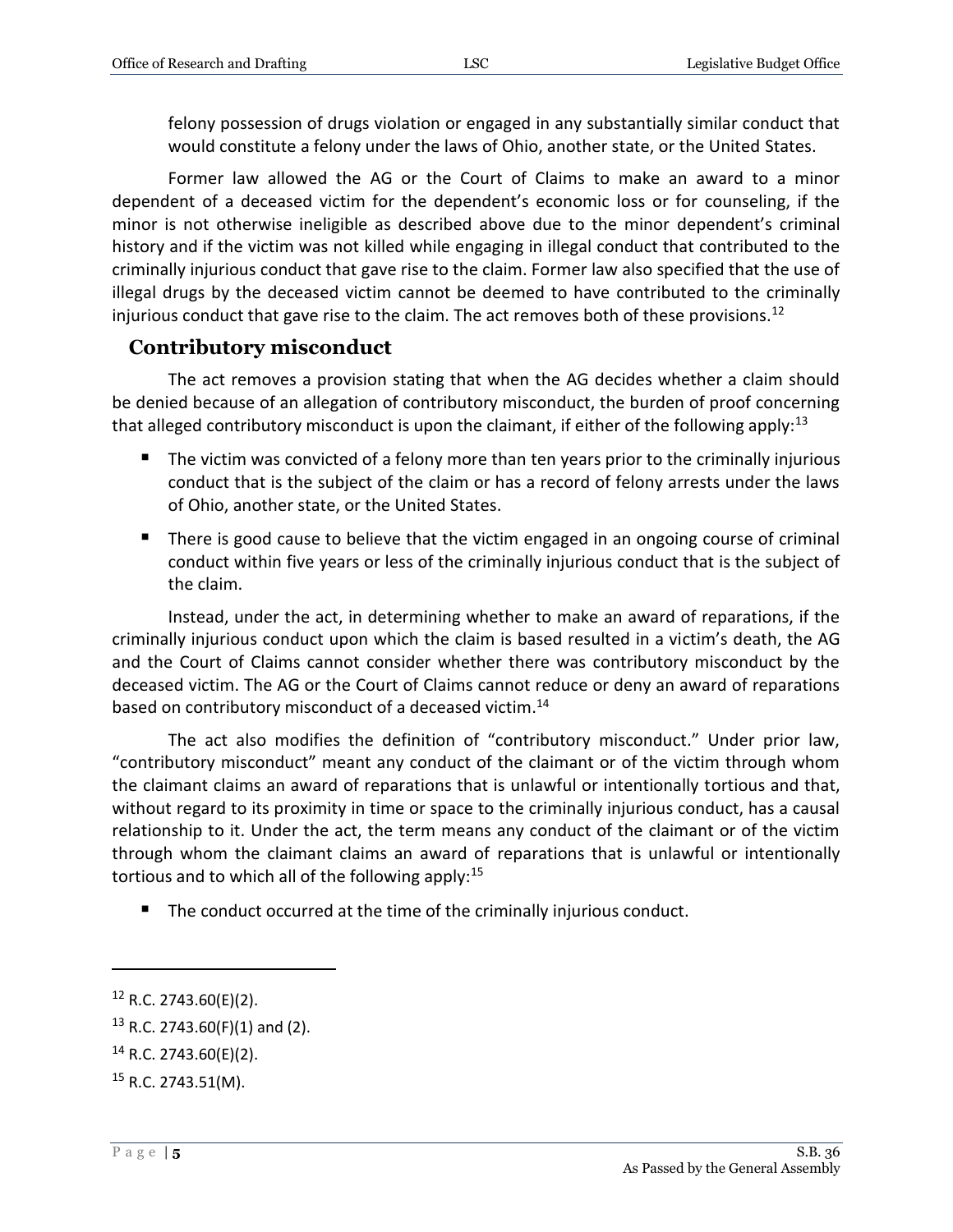- The conduct itself caused or posed a substantial and imminent threat of causing serious physical harm or death to another.
- The conduct instigated or proximately caused the criminally injurious conduct that is the basis of the claim.

#### **Incarceration**

The act provides that reparations otherwise payable to a victim are not payable to the victim during any period that the victim is incarcerated.<sup>16</sup>

### **Award of reparations**

The act imposes limits on the award of reparations payable to two types of victims. Under continuing law, the first type of victim is a person who is an immediate family member of a victim of criminally injurious conduct that consists of a homicide, a sexual assault, domestic violence, or a severe and permanently incapacitating injury resulting in paraplegia or a similar life-altering condition, who requires psychiatric care or counseling as a result of the criminally injurious conduct. Under the act, the award of reparations payable to this type of victim cannot exceed \$5,000.<sup>17</sup>

Under continuing law, the second type of victim is a person who suffers trauma so severe that it impedes or prohibits a person from participating in normal daily activities, and who is either of the following:

- A family member of a victim of criminally injurious conduct that consists of a homicide, or a family member of a victim who, as a result of criminally injurious conduct, has sustained a severe and permanently incapacitating injury resulting in paraplegia or a similar life-altering condition, and who can demonstrate either (1) the person witnessed the criminally injurious conduct, or (2) the person arrived at the crime scene in the immediate aftermath;
- An immediate family member who is a caretaker of a dependent victim of criminally injurious conduct that consists of a sexual assault.

Under the act, the award of reparations payable to this type of victim cannot exceed \$15,000.<sup>18</sup>

The act also prohibits an award of attorney's fees to the two types of victims described above.<sup>19</sup>

<sup>16</sup> R.C. 2743.60(I).

 $17$  R.C. 2743.51(L)(2) and 2743.60(H).

 $18$  R.C. 2743.51(L)(3) and 2743.60(H).

 $19$  R.C. 2743.65(E)(5).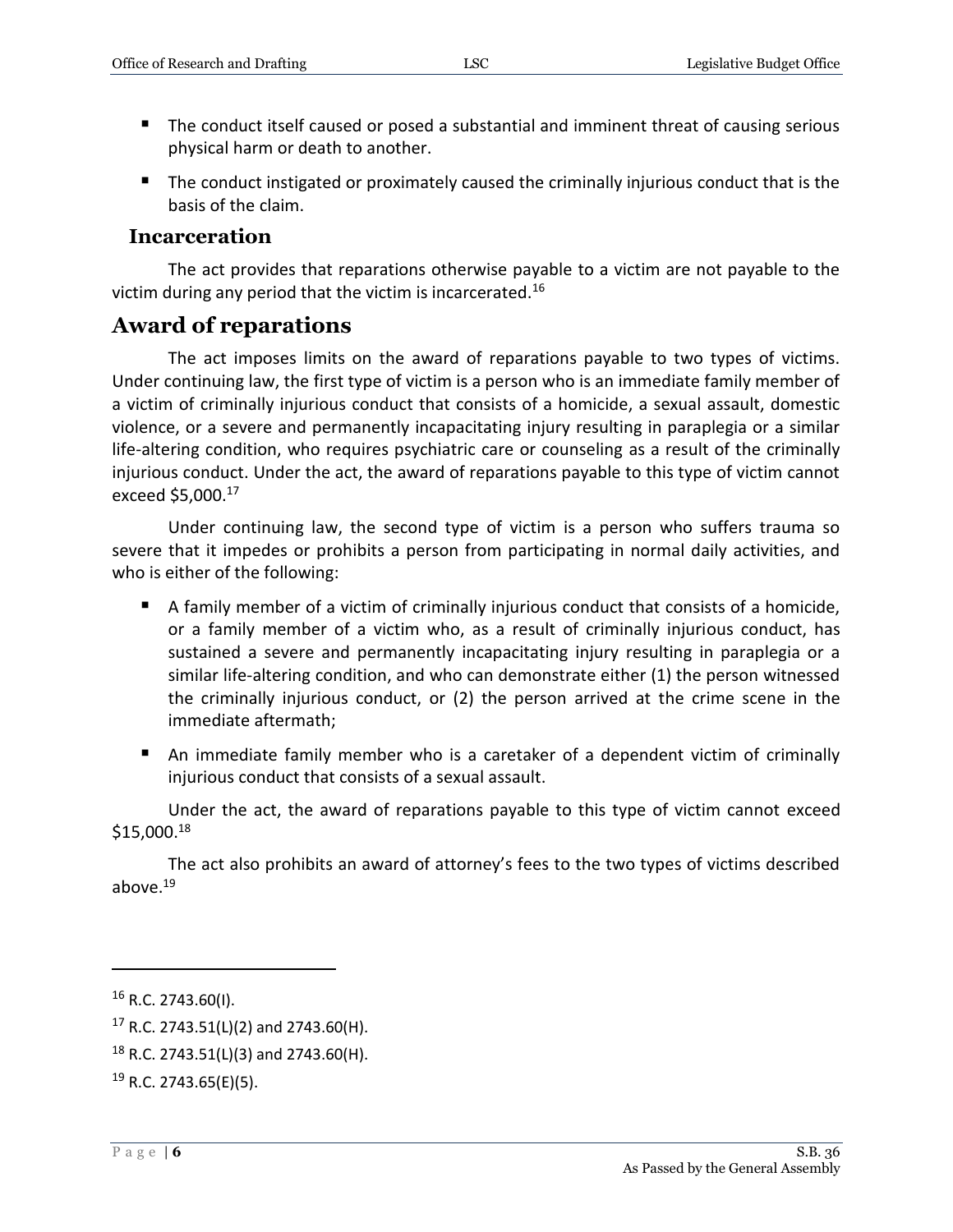Under continuing law, the AG must determine, and the state must pay, attorney's fees commensurate with the services rendered, to the attorney representing a claimant for an award of reparations. The attorney's fees are subject to caps. The act removes a provision imposing a cap of \$200 if the claim was denied on the basis of a claimant's or victim's conviction of a felony offense prior to the filing of the claim. If the claimant or victim was convicted of a felony offense during the pendency of the claim, the \$200 maximum did not apply. If the attorney had knowledge of the claimant's or victim's felony conviction prior to the application's filing, the AG could determine that the filing of the claim was frivolous and deny attorney's fees.<sup>20</sup>

#### **Allowable expense**

The act modifies the definition of "allowable expenses," which are included within "economic loss."<sup>21</sup> Under the act, for an immediate family member of a victim of criminally injurious conduct that consists of a homicide, a sexual assault, domestic violence, or a severe and permanently incapacitating injury resulting in paraplegia or a similar life-altering condition, who requires psychiatric care or counseling as a result of the criminally injurious conduct, "allowable expense" means "reasonable charges" incurred for psychiatric care or counseling reasonably needed as a result of the criminally injurious conduct. The act does not require the victim to apply for the allowable expense. No other type of expense is compensable for a victim of that type. Under prior law, "allowable expense" meant psychiatric care and counseling. Prior law required the victim to apply for the allowable expense. Prior law also limited the cumulative payment for care or counseling of that nature to \$2,500 for each immediate family member of a victim of that type and \$7,500 in the aggregate for all immediate family members.<sup>22</sup>

For a person who suffers trauma so severe that it impedes or prohibits a person from participating in normal daily activities and who is either (1) a family member of a victim of criminally injurious conduct of a homicide, or a family member of a victim who, as a result of criminally injurious conduct, has sustained a severe and permanently incapacitating injury resulting in paraplegia or a similar life-altering condition and who can demonstrate by a preponderance of the evidence either that the person witnessed the criminally injurious conduct or the person arrived at the crime scene in its immediate aftermath or (2) an immediate family member who is a caretaker of a dependent victim of criminally injurious conduct that consists of a sexual assault, an "allowable expense" is work loss and reasonable charges incurred for psychiatric care or counseling reasonably needed as a result of the criminally injurious conduct. No other type of expense is compensable under the law regarding reparations for a victim of that type.<sup>23</sup>

 $20$  R.C. 2743.65(A)(5).

 $21$  R.C. 2743.51(E) and (F).

<sup>22</sup> R.C. 2743.51(F)(2).

<sup>23</sup> R.C. 2743.51(F)(3).